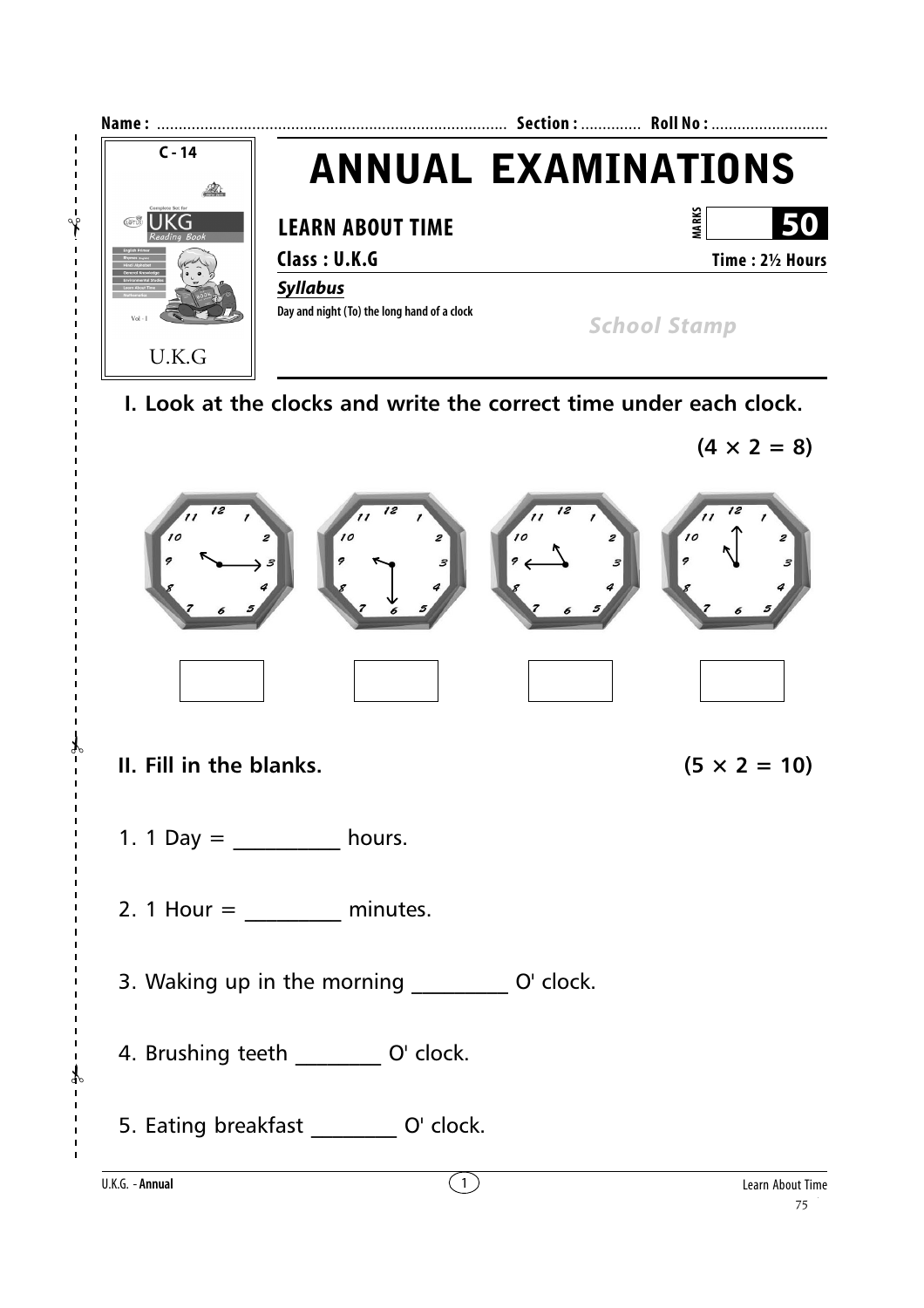**III. This is a cuckoo clock. Can you show the time 10 o' clock by drawing the long and short hands correctly ? (4 M)**



**IV. Can you draw the correct times in each clock ?**  $(4 \times 2 = 8)$ **7 o' clock 12 o' clock 3 o' clock 10 o' clock V.** Write the missing letters. (10  $\times$  1 = 10) 1.  $C \_{\rm oc}$   $C \_{\rm c}$   $C \_{\rm c}$   $C \_{\rm c}$   $C \_{\rm c}$   $C \_{\rm c}$   $C \_{\rm c}$   $C \_{\rm c}$   $C \_{\rm c}$   $C \_{\rm c}$   $C \_{\rm c}$   $C \_{\rm c}$   $C \_{\rm c}$   $C \_{\rm c}$   $C \_{\rm c}$   $C \_{\rm c}$   $C \_{\rm c}$   $C \_{\rm c}$   $C \_{\rm c}$   $C \_{\rm c}$   $C \_{\rm c}$   $C \_{\rm c}$  $4. s$  n 5. Co e 6. n gh 7. d \_\_ y 8. \_\_ irc \_\_ e 9. P \_\_ op \_\_ e 10.  $nu_b$   $r$